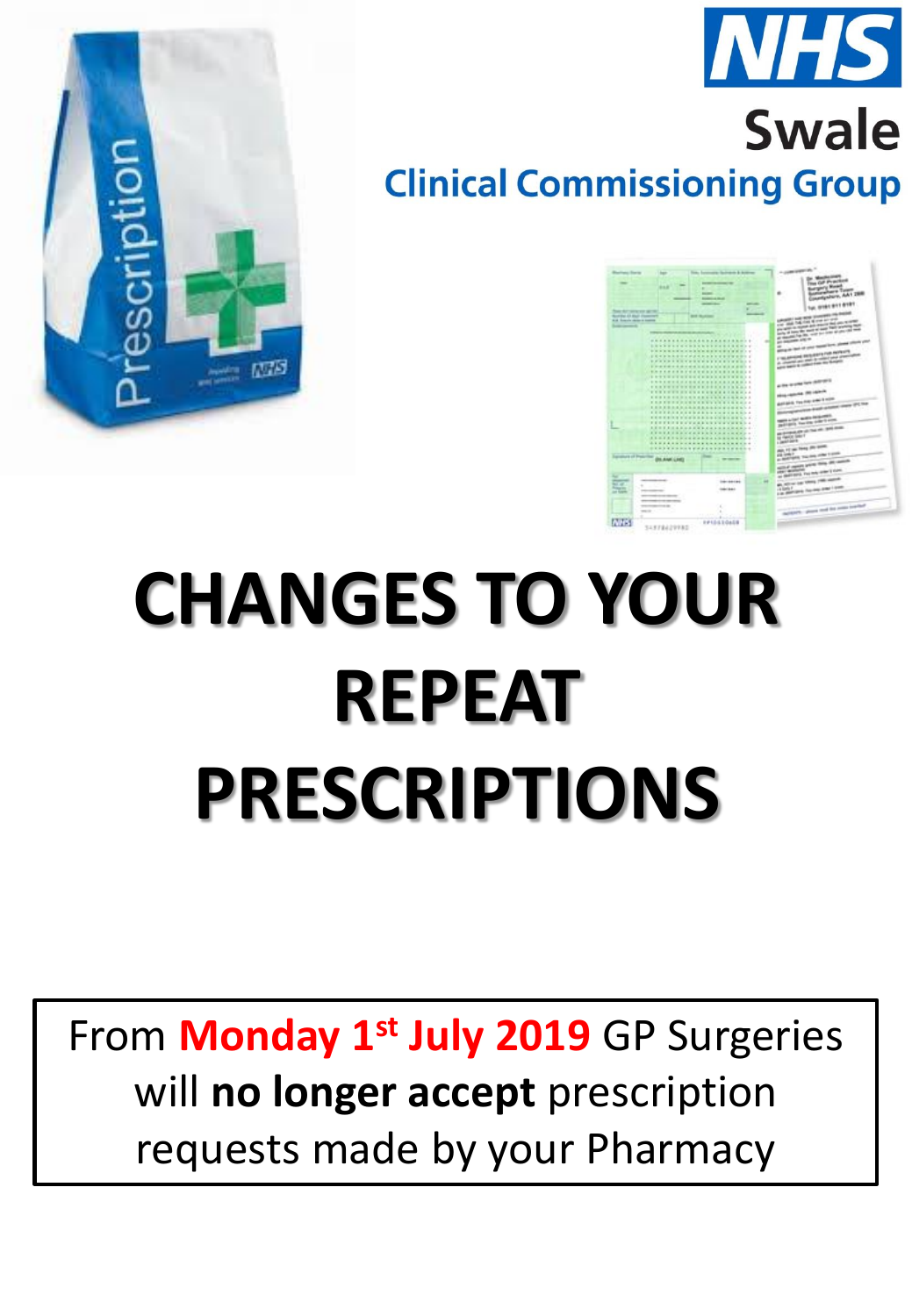

#### **WHAT IS CHANGING?**

From **Monday 1 st July 2019** GP Surgeries in Sittingbourne and Sheppey can no longer accept repeat prescription request made by Community Pharmacies.

This means all patients will need to request their repeat medication order directly from their GP Surgery.

*If you already order your repeat prescriptions directly from your GP Surgery this change will not affect you.*



**Pharmacies will still continue to collect prescriptions from GP surgeries and deliver medicines to your home.**

### **WHY IS THIS CHANGING?**

Medicines waste is a widely recognised problem within the NHS.

National and local research has told us that this small change will not only increase patient safety but also save money by reducing medicine waste. This saving can then be used on other healthcare services for Swale residents.

This new system will give you more control and understanding of your medicines.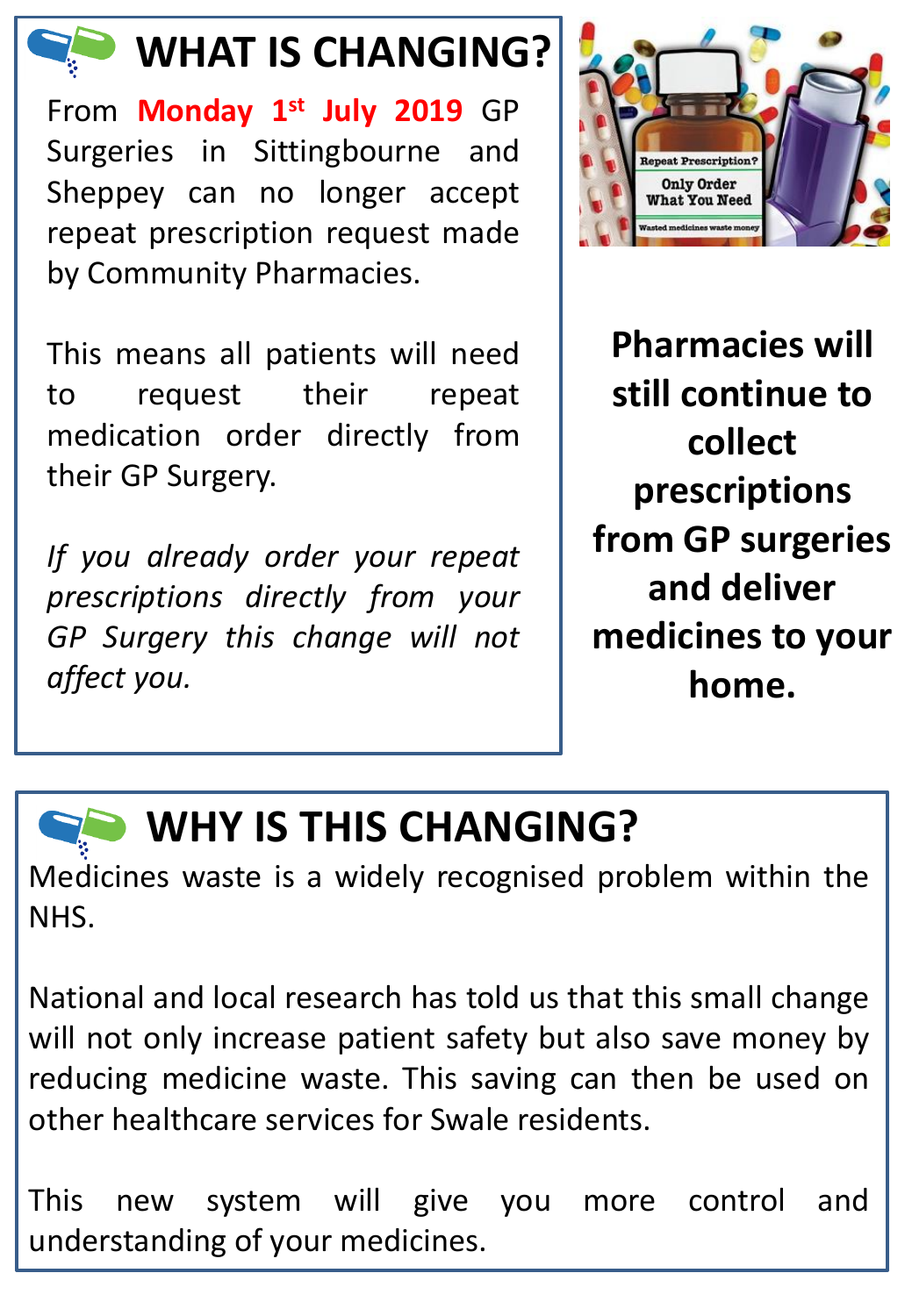# **PATIENT EXEMPTIONS**

In exceptional circumstances a mutual agreement can be made between a patient's GP Surgery and Community Pharmacy to support an individual where they (or a representative) are unable to effectively manage the reordering of their medication.

Please speak to your GP or Pharmacy if you feel you (or a patient you are caring for) fall into this category.

**Before re-ordering your medicines:**

**See**, what medicines you already have

**Think, before you re-order any medicines**

**Order, only what you need**



**Protect, yourself and others by disposing of medicines safely**

## **WHAT DO I NEED TO DO?**

Your GP Surgery will start phasing in this new system from 1st July 2019. This means that they will not accept prescription requests from any pharmacies after this date.

You will need to remember to order your repeat prescriptions from your GP Surgery when you have 7 to 10 days of medicines left.

Your surgery will need at least 2–3 working days to issue a prescription, and then the pharmacy needs 2 days to obtain your medicines, **so don't leave it until the last minute.**